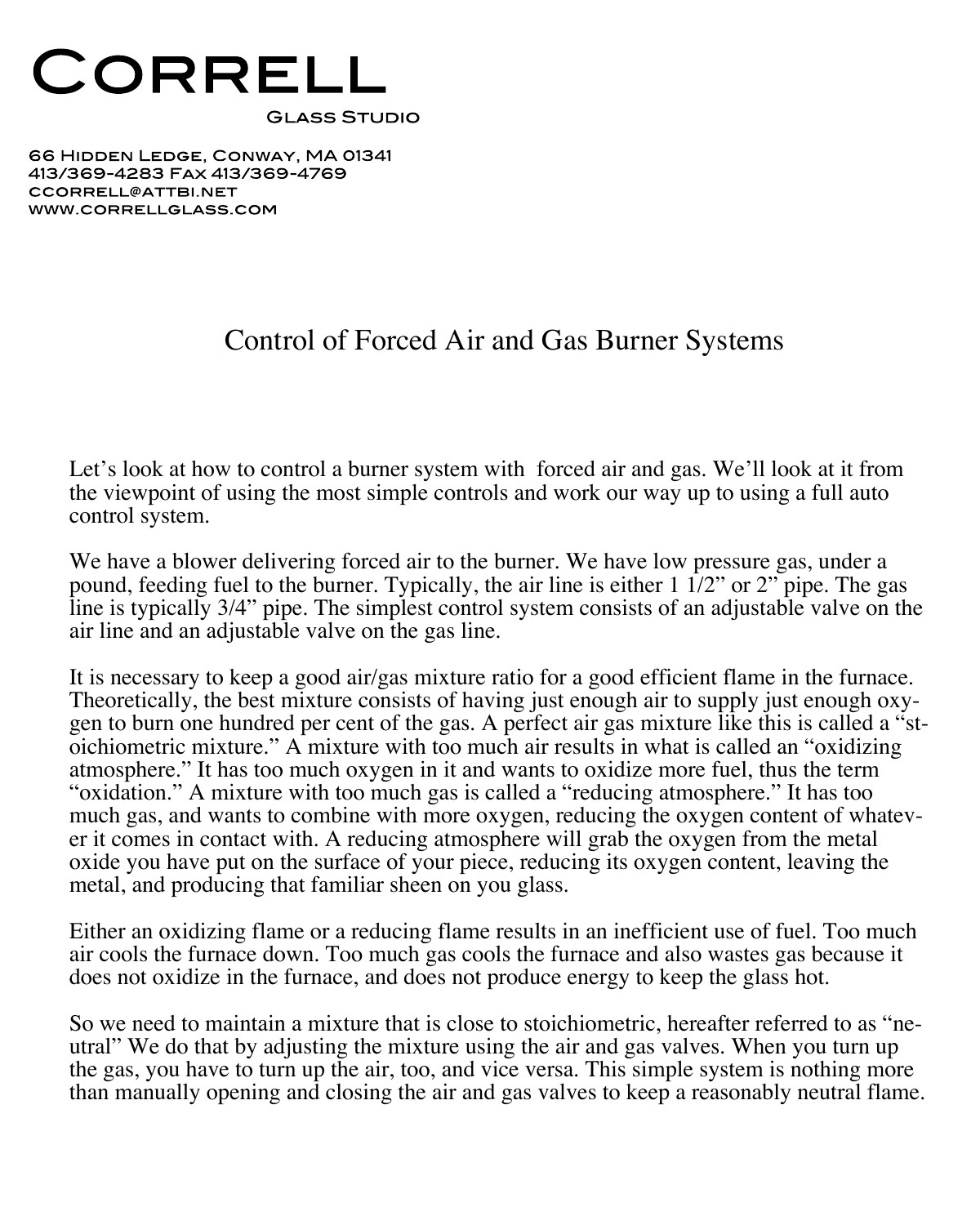There are two kinds of air/gas mixing systems. The first is called a pre-mix system. Air and gas are fed into a mixer, and the resulting mixture is delivered to the burner head.



The second is called a nozzle mix system where air and gas are delivered independently to a nozzle mix burner where they are mixed at the point of combustion, in the nozzle of the burn er. Both systems can be controlled manually using air and gas valves.



The next more complex method of control I refer to as single valve control. Equipment is used that can be adjusted to maintain a neutral flame as you open and close a single air valve. This piece of equipment is called a proportionator valve. Good to its name, when properly adjusted, it keeps the mixture "in proportion" as the air valve is opened and closed. This valve is installed on the gas line feeding the burner or mixer. It consists of a gas valve and a diaphragm, and looks very much like a gas pressure regulator. (Next page)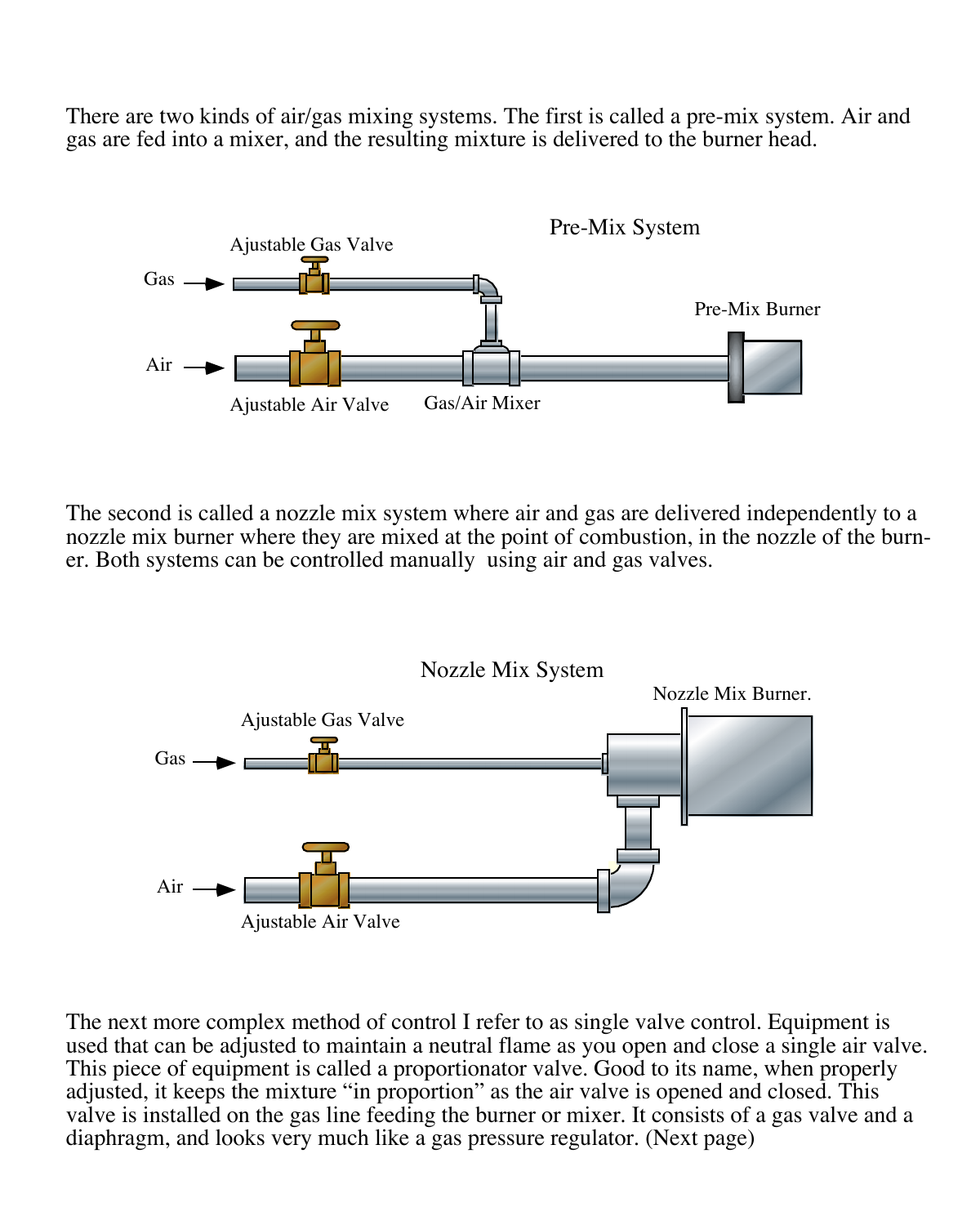Proportionator Valve



Valve Plunger

It does indeed regulate the gas pressure, but it is keyed to the air pressure in the line going to the burner. This feat is accomplished by use of an air impulse line, usually a one quarter inch copper tube or eighth inch NPT black pipe. As the air valve is opened, air pressure builds up in the air line downstream of the air valve. The impulse line is attached to the air line downstream of the air valve, and to the impulse fitting on the gas proportionator valve. As the pressure increases, the diaphragm in the proportionator valve is pushed downwards. The valve plunger attached to the diaphragm goes down also, opening the gas valve to let more gas through the proportionator valve. This is the basic single valve control system.

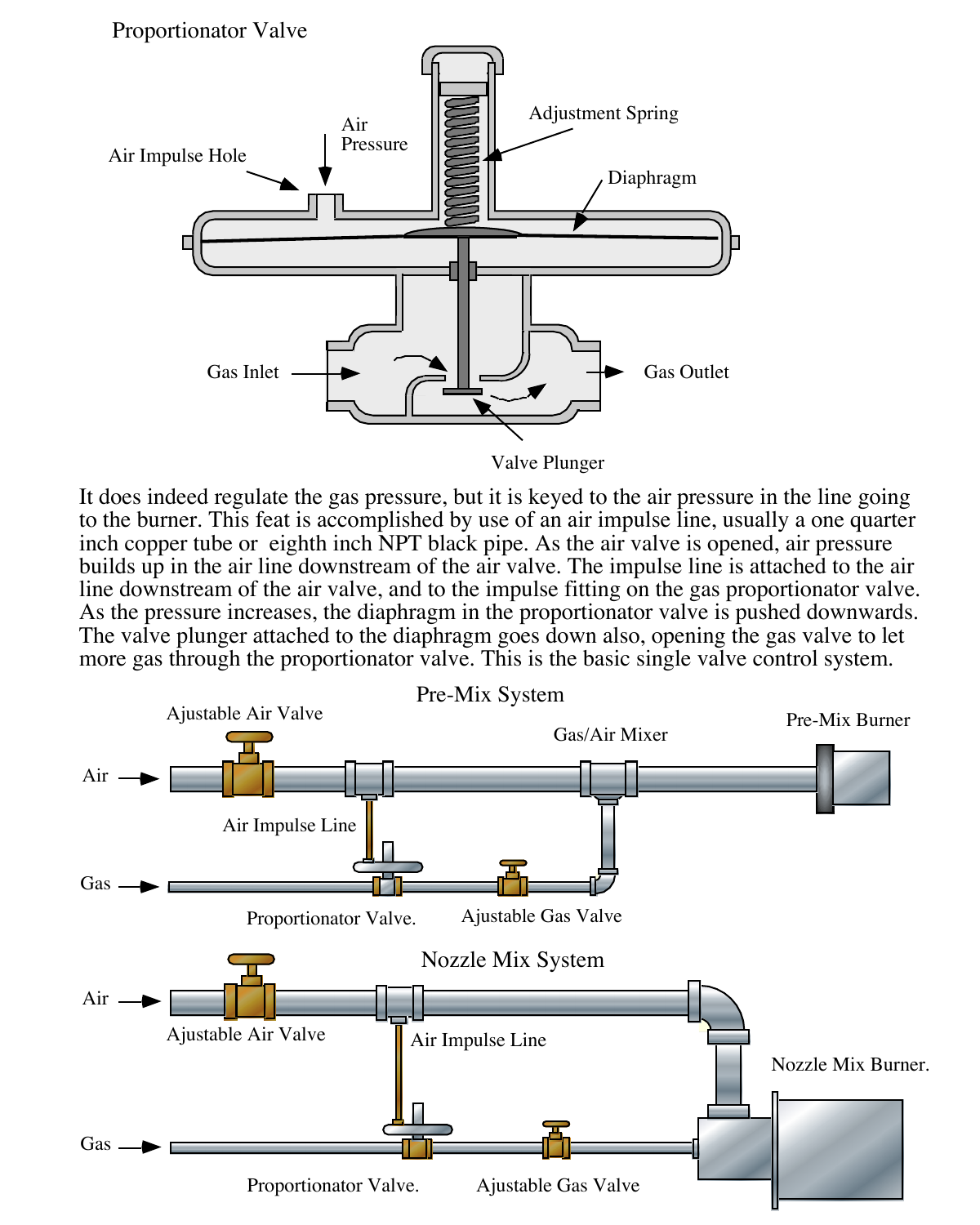This system works well with a glory hole, where the air and gas pressure stay within a reasonably narrow range. A glass melting furnace, with its large turndown ratio from high fire for melting to low fire for cooling after a melt presents some additional problems for single valve control. We don't want a system that is too small for melting or one that is too large to let the furnace cool down after a melt. Even with a properly sized system, the combustion characteristics of the furnace, such as furnace size, flue size, positive pressure differential in the furnace between high and low fire, piping size, and air and gas pressure, affect the mixture ratios from high fire to low fire. Fortunately there is equipment available to handle these problems.

There are four units used to control the mixture. Two are already in place, and two more must be installed. We change the name of one, and replace the standard proportionator valve with a more versatile unit called the adjustable bias proportionator valve. The adjustable bias proportionator valve, hereafter referred to as the ABPV, arriving from the factory, works exactly the same way as the standard proportionator valve, but has an additional characteristic. The adjustment screw in the stem can be used to alter the gas flow so that it only affects the mixture at the lower range of firing. It can compensate for the combustion characteristics of the furnace system that can cause a shift in the mixture over the range of firing. Suppose we light the furnace, turn the air up to maximum, and adjust the gas valve by opening it so that we have a nice strong flame at high fire. Then we close the air valve to its low fire setting. The air pressure drops in the line downstream of the air valve, lowering the pressure in the impulse line leading to the ABPV diaphragm, causing the plunger valve to close, limiting the gas flow to the burner, hopefully in proportion to the air flow. If the mixture looks good, fine. No adjustments are necessary. The ABPV is working as a standard proportionator valve would. However, it is likely that the mixture will not be just right. Then we need to make an adjustment to the ABPV. If it looks like there is not enough gas in the mixture, it means that there is not enough pressure in the air impulse line to allow enough gas to pass through the ABPV. We open the top cap on the ABPV and see an adjustment screw. Remembering that the air pressure from the impulse line is pressing DOWN on the ABPV diaphragm, we turn the screw down, clockwise, to put more pressure on the diaphragm, thus letting more gas through the ABPV. If there is too much gas in the mixture, (more likely,) we turn the adjustment screw counterclock- wise, relieving pressure on the diaphragm, lessening the gas flow until we have <sup>a</sup> good mixture. The beauty of the ABPV is that it has most of its effect at low fire. As the air valve is opened, the effect of the adjustment on the ABPV lessens, until at high fire there is little or no effect on the mixture. The result is that we now have a tool for independent adjustment of the mixture at the lower ranges of firing. The following drawing illustrate the range of effect of the ABPV.

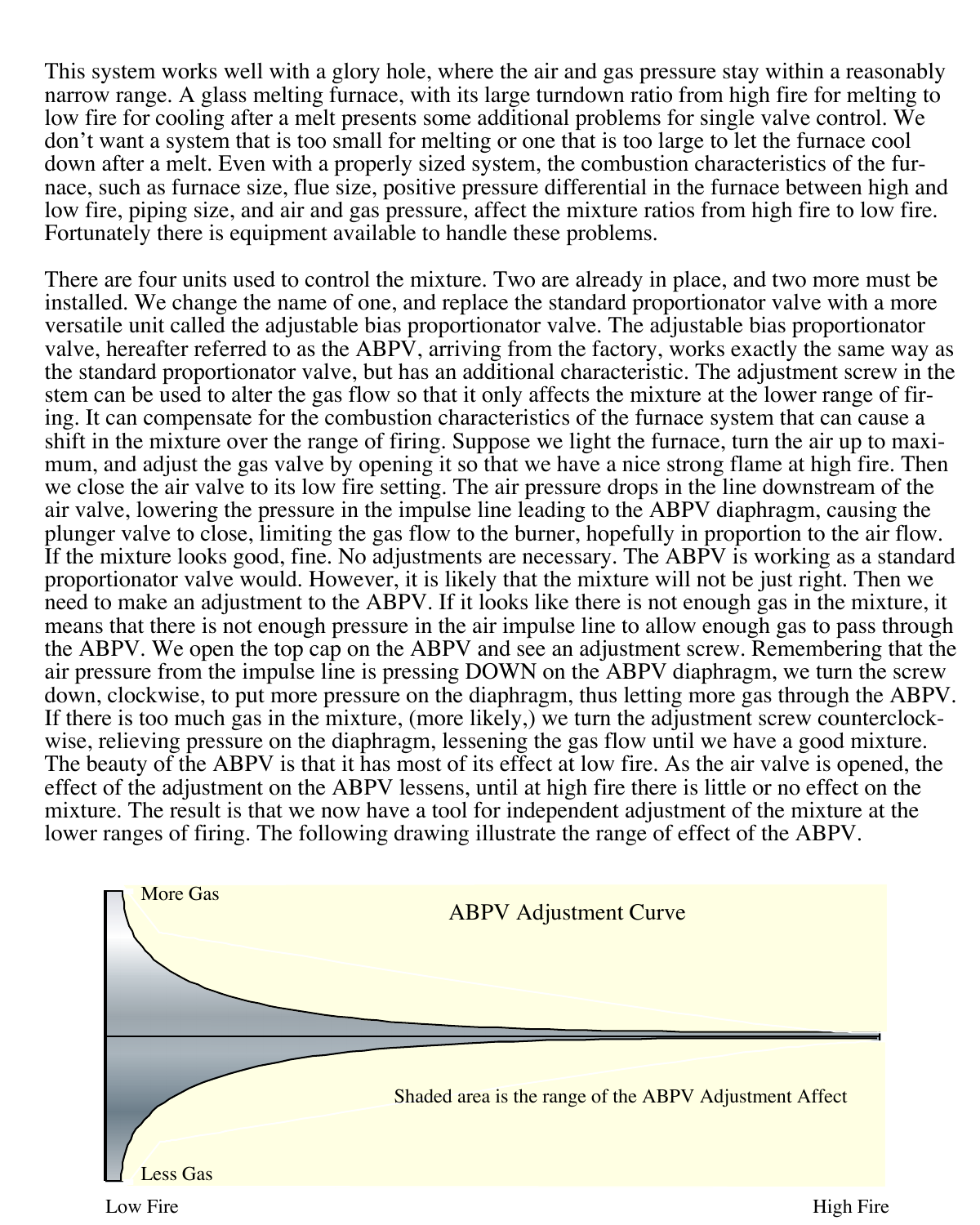It is important to remember that air pressure and air flow are not the same thing, nor are they nec- essarily proportional to each other. Flow is measured in volume, how much air or gas actually gets to the furnace. Pressure is defined in terms of resistance to flow, or "back pressure." Let's say we have an air blower rated at delivering 20,000 cubic feet of air per hour at <sup>12</sup> ounces of pressure. This means that it will deliver that much "flow" of air against <sup>a</sup> resistance to flow (back pressure) of 12 ounces. This doesn't tell the whole story. Let's put a pipe on the air outlet measuring one foot long by four inches wide. Let's attach <sup>a</sup> pressure gauge through <sup>a</sup> hole in the side of the pipe. We turn on the blower. Huge volumes of air come out the end of the pipe. The pressure gauge reads "zero" because there is no resistance to flow. Put your hand over the end of the pipe, blocking off the flow completely. The pressure gauge jumps to 12 ounces, the maximum rating of the blower. Yet there is no flow. The gauge is reading back pressure, resistance to flow.

These two extremes illustrate that flow and back pressure, what you read on the guage, are not proportional. We must make adjustments in the equipment so that the result is proportional, that the air/gas mix stays proportional over the entire firing range.

We've already done a lot to alleviate the problem using the ABPV. Sometimes this is not enough.<br>Say we've adjusted the high fire setting, turned the furnace down, and the flame is too gassy. We unscrew the ABPV adjustment in order to limit gas flow at low fire, and we run out of adjustment room. Maxed out, the flame is still too gassy. We have a situation where the gas/air mix is not pro-<br>portional over the firing range, and we've made all the low fire adjustment that we can. We must turn the main gas valve down at low fire in order to get a good mixture. But this valve affects the gas flow over the entire firing range. The result is that we have a good mixture at low fire, and a mixture that does not have enough gas at high fire. It's too "lean."

Here is where that lack of proportion between flow and pressure causes a problem. The air flow increases more quickly as you turn up the furnace than the back pressure, or resistance to flow. The equipment in use, the ABPV, uses back pressure to regulate the flow of gas. So we need more back pressure on the ABPV to increase the gas flow. We need a way to increase the back pressure at high fire without increasing significantly the back pressure at low fire.

This is accomplished by installing another valve in the air line downstream of the air impulse line. We run the furnace to high fire. The flame is lean. We begin to close the new air valve, called the air adjustable limiting orifice valve, or air ALOR. The flow begins to be limited somewhat, but the more dramatic effect is the increase in the back pressure in the line, putting more pressure on the diaphragm, increasing gas flow. So we close the valve until we have <sup>a</sup> good flame. This adjust- ment has little or no effect on the low fire mixture because at low fire, the main control valve is almost completely closed and the air ALOR is still mostly open. The ALOR causes almost no additional back pressure at low fire, so the mixture changes very little on the bottom end. The idea here is to make these adjustments, and then alternate between high fire and low fires, making small adjustments in the ABPV and the air ALOR until we have good mixture at high and low fires.

This usually does the trick. I have run into a couple of cases where it was possible to get good mixtures at high and low fires while the midrange mixture remained too gassy. This can be caused by a number of factors, such as an undersized blower, or air pipes that were sized too large. Closing the air ALOR resulted in not enough flow for a melt. The system was maxed out at high fire, using all the air flow and back pressure available to get the furnace hot enough for the melt. Low fire balance could be obtained with the ABPV, but mid range mixture remained too gassy. The ABPV adjustment caused too much gas at mid range, while there was barely enough gas and air at high fire.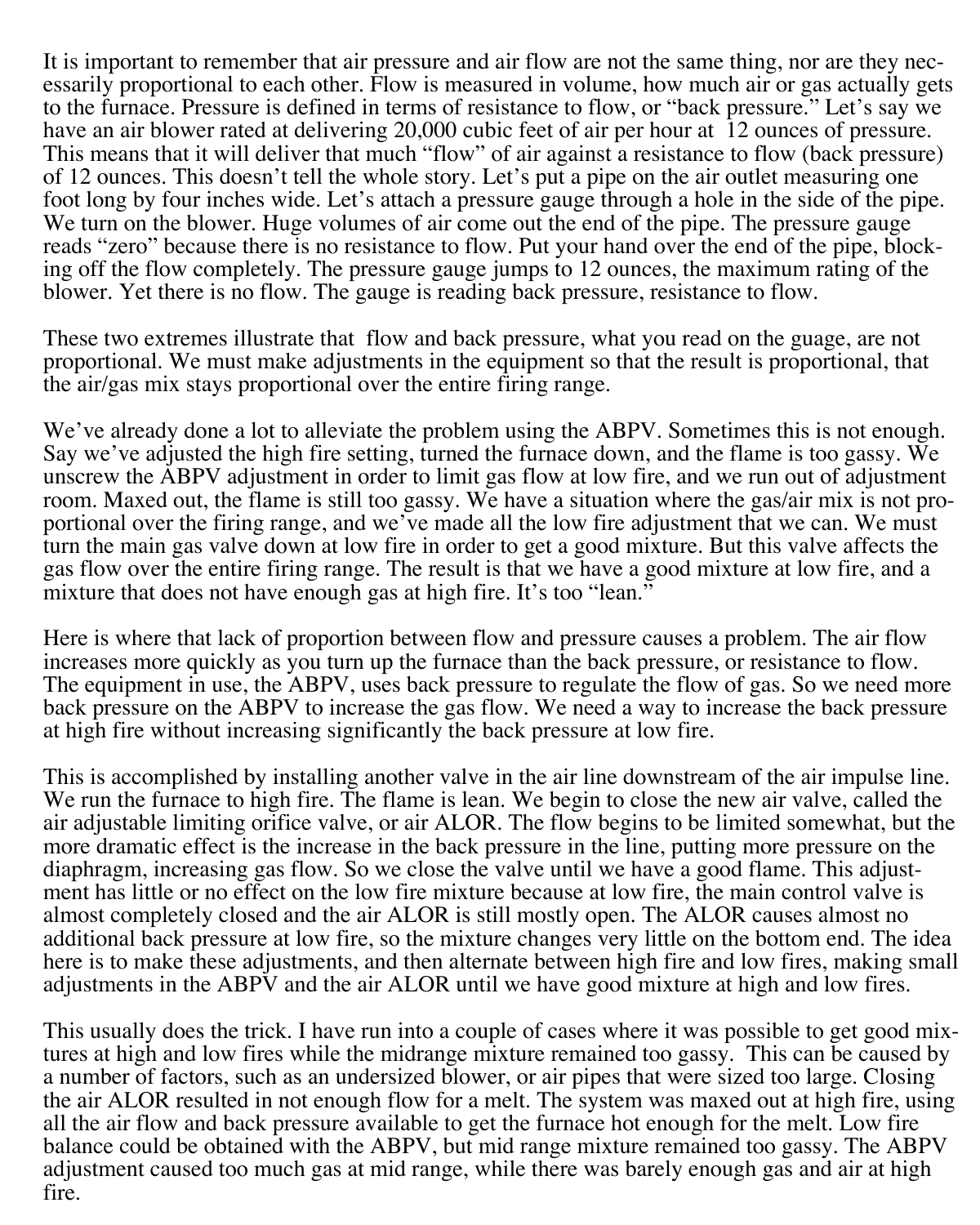Typically, I install what is known as a bleed fitting on the air impulse line. Industry uses this unit to What we had was too much pressure on the ABPV at mid fire. So we set the burner at midfire and opened the bleed fitting until the mixture cleaned up. High fire and low fire required only minimal adjustment, and we then had a clean flame over the whole firing range.

We now have tools to independently adjust the air/gas mixtures at low, medium and high fires.<br>These three adjustments have enough overlap in their effects to provide a proportional mixture over the entire firing range.